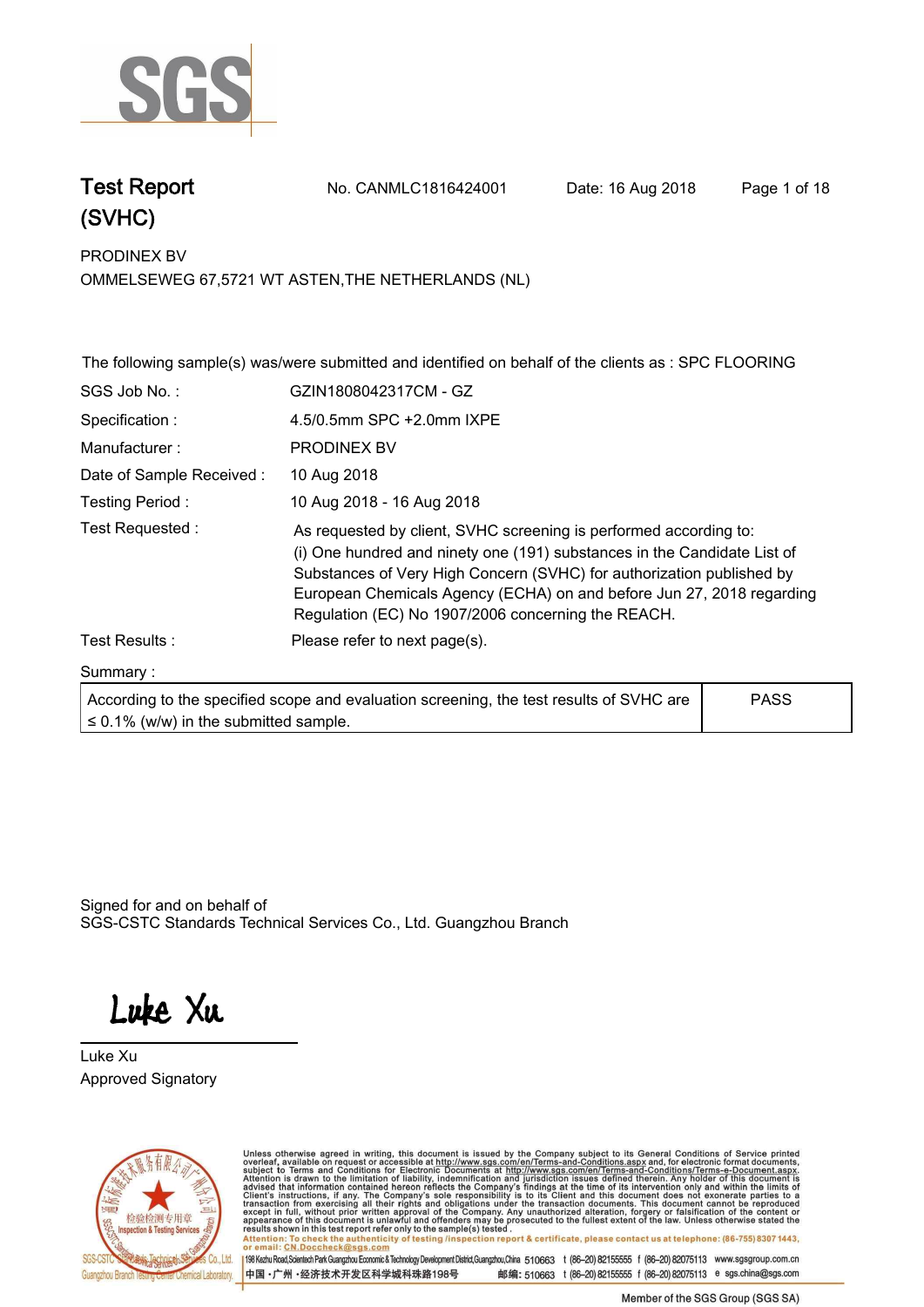

**Test Report. No. CANMLC1816424001 Date: 16 Aug 2018. Page 2 of 18.**

**Remark :.**

 **(1) The chemical analysis of specified SVHC is performed by means of currently available analytical techniques against the following SVHC related documents published by ECHA: http://echa.europa.eu/web/guest/candidate-list-table** 

 **These lists are under evaluation by ECHA and may subject to change in the future.** 

 **(2) Concerning article(s):** 

 **In accordance with Regulation (EC) No 1907/2006, any EU producer or importer of articles shall notify ECHA, in accordance with paragraph 4 of Article 7, if a substance meets the criteria in Article 57 and is identified in accordance with Article 59(1) of the Regulation, if (a) the substance in the Candidate List is present in those articles in quantities totaling over one tonne per producer or importer per year; and (b) the substance in the Candidate List is present in those articles above a concentration of 0.1% weight by weight (w/w).** 

 **Article 33 of Regulation (EC) No 1907/2006 requires supplier of an article containing a substance meeting the criteria in Article 57 and identified in accordance with Article 59(1) in a concentration above 0.1% weight by weight (w/w) shall provide the recipient of the article with sufficient information, available to the supplier, to allow safe use of the article including, as a minimum, the name of that substance in the Candidate List.** 

 **SGS adopts the ruling of the Court of Justice of the European Union on the definition of an article under REACH unless indicated otherwise. Detail explanation is available at the following link:** 

 **http://www.sgs.com/-/media/global/documents/technical-documents/technical-bulletins/sgs-crs position-statement-on-svhc-in-articles-a4-en-16-06.pdf?la=en** 

 **(3) Concerning material(s):** 

 **Test results in this report are based on the tested sample. This report refers to testing result of tested sample submitted as homogenous material(s). In case such material is being used to compose an article, the results indicated in this report may not represent SVHC concentration in such article. If this report refers to testing result of composite material group by equal weight proportion, the material in each composite test group may come from more than one article.** 

 **If the sample is a substance or mixture, and it directly exports to EU, client has the obligation to comply with the supply chain communication obligation under Article 31 of Regulation (EC) No. 1907/2006 and the conditions of Authorization of substance of very high concern included in the Annex XIV of the Regulation (EC) No. 1907/2006.** 

#### **(4) Concerning substance and preparation:**

 **If a SVHC is found over 0.1% (w/w) and/or the specific concentration limit which is set in Regulation (EC) No 1272/2008 and its amendments, client is suggested to prepare a Safety Data Sheet (SDS) against the SVHC to comply with the supply chain communication obligation under Regulation (EC) No 1907/2006, in which:** 



Unless otherwise agreed in writing, this document is issued by the Company subject to its General Conditions of Service printed overleaf, available on request or accessible at http://www.sgs.com/en/Terms-and-Conditions.asp Attention: To check the authenticity of testing /inspection report & certificate, please contact us at telephone: (86-755) 8307 1443,<br>or email: CN.Doccheck@sgs.com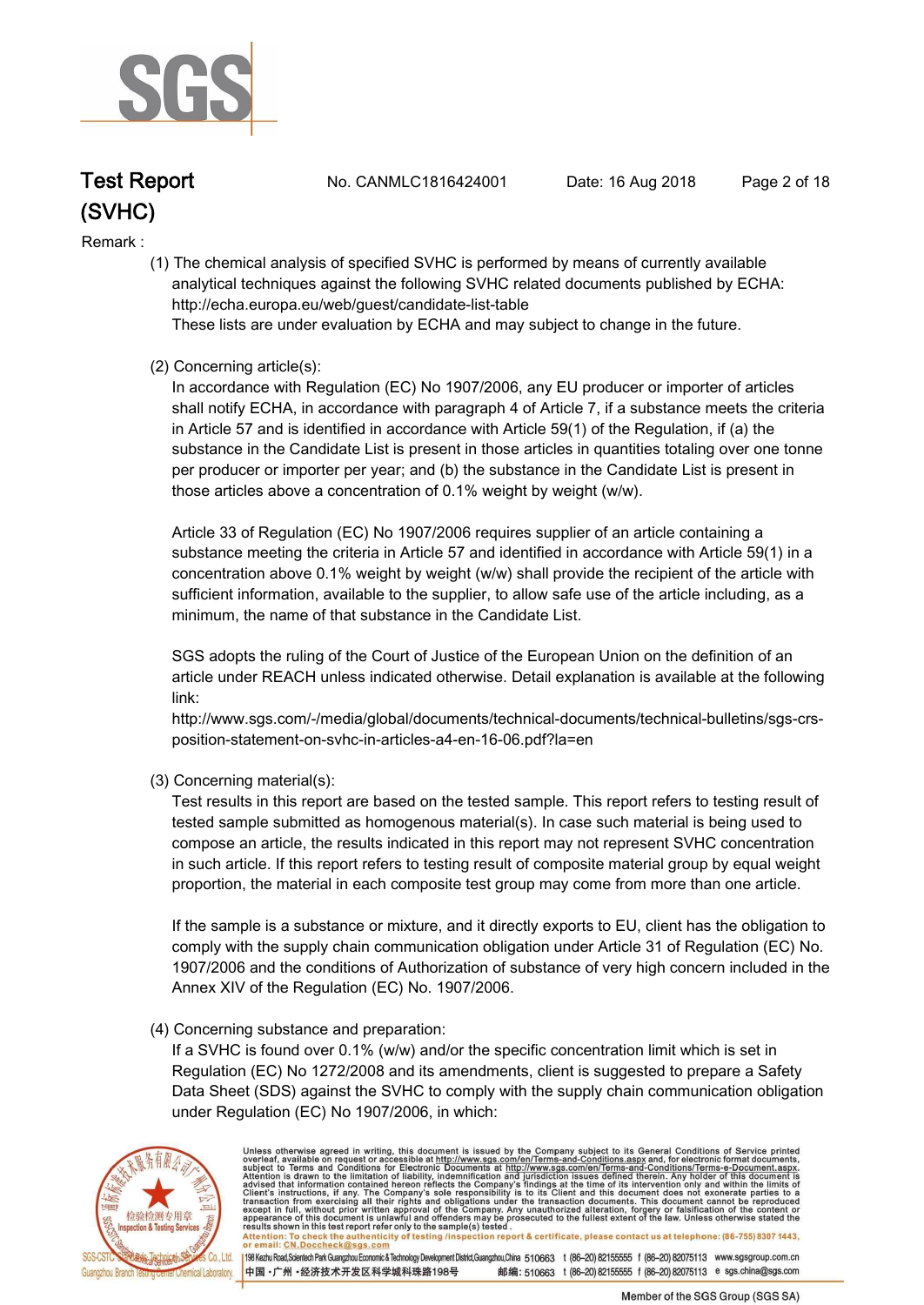

**Test Report. No. CANMLC1816424001 Date: 16 Aug 2018. Page 3 of 18.**

 **- a substance that is classified as hazardous under the CLP Regulation (EC) No 1272/2008.** 

 **- a mixture that is classified as hazardous under the CLP Regulation (EC) No 1272/2008, when it contains a substance with concentration equal to, or greater than the classification limit as set in Regulation (EC) No. 1272/2008; or** 

 **- a mixture is not classified as hazardous under the CLP Regulation (EC) No 1272/2008, but contains either:** 

 **(a) a substance posing human health or environmental hazards in an individual concentration of ≥ 1 % by weight for mixtures that are solid or liquids (i.e., non-gaseous mixtures) or ≥ 0.2 % by volume for gaseous mixtures; or** 

 **(b) a substance that is PBT, or vPvB in an individual concentration of ≥ 0.1 % by weight for mixtures that are solid or liquids (i.e., non-gaseous mixtures); or** 

 **(c) a substance on the SVHC candidate list (for reasons other than those listed above), in an individual concentration of ≥ 0.1 % by weight for non-gaseous mixtures; or** 

 **(d) a substance for which there are Europe-wide workplace exposure limits.**

 **(5) If a SVHC is found over the reporting limit, client is suggested to identify the component which contains the SVHC and the exact concentration of the SVHC by requesting further quantitative analysis from the laboratory.** 

#### **Test Sample :.**

**Sample Description :.**

| Specimen No. | <b>SGS Sample ID</b> | <b>Description</b> |  |
|--------------|----------------------|--------------------|--|
|--------------|----------------------|--------------------|--|

**SN1. CAN18-164240.001 Grey board w/ grey sponge.**

#### **Test Method :.**

**SGS In-House method- GZTC CHEM-TOP-092-01, GZTC CHEM-TOP-092-02, Analyzed by ICP-OES, UV-VIS, GC-MS, HPLC-DAD/MS and Colorimetric Method..**



Unless otherwise agreed in writing, this document is issued by the Company subject to its General Conditions of Service printed overleaf, available on request or accessible at http://www.sgs.com/en/Terms-and-Conditions.asp Attention: To check the authenticity of testing /inspection report & certificate, please contact us at telephone: (86-755) 8307 1443,<br>or email: CN.Doccheck@sgs.com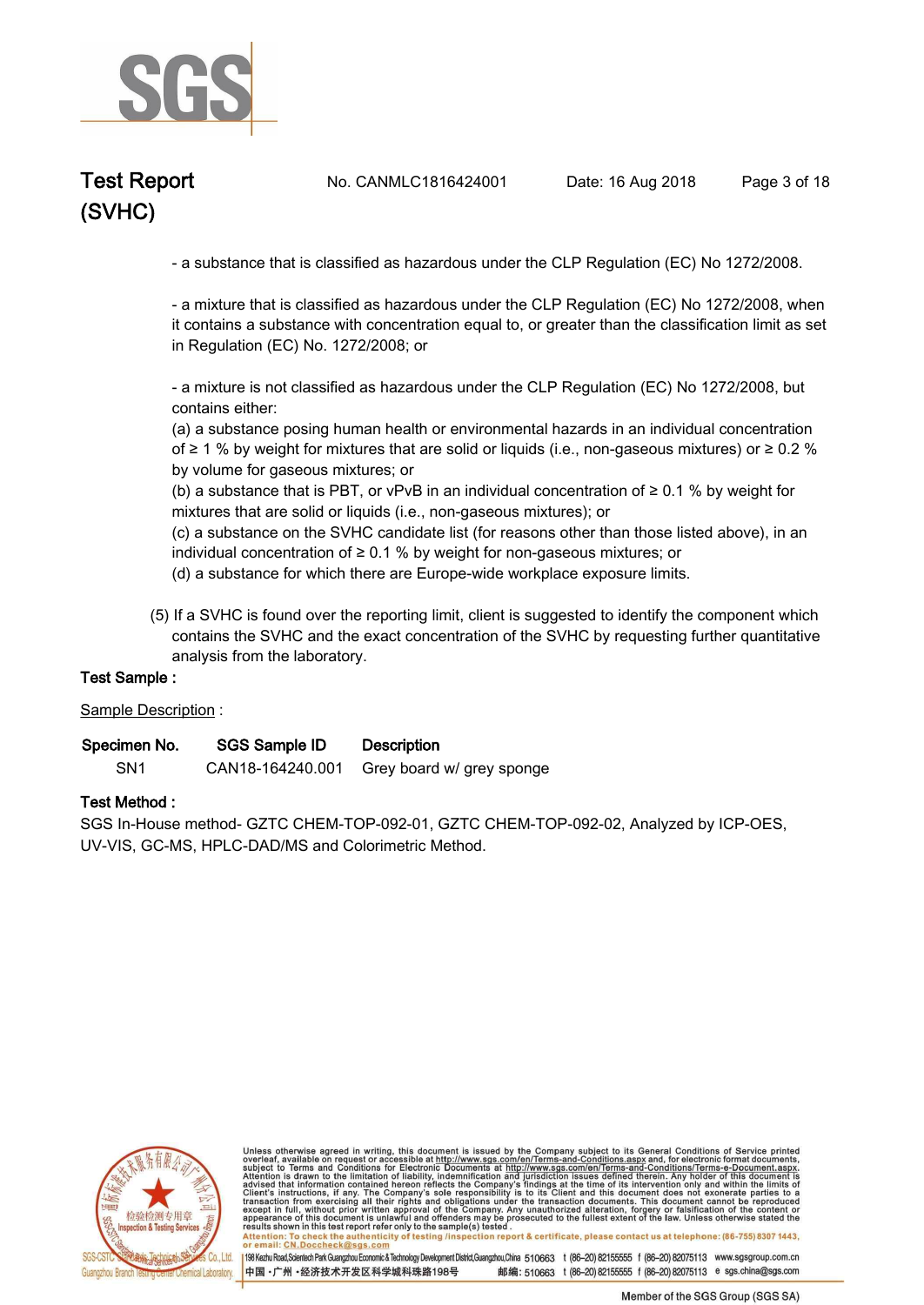

**Test Report. No. CANMLC1816424001 Date: 16 Aug 2018. Page 4 of 18.**

#### **Test Result: (Substances in the Candidate List of SVHC)**

|                          | <b>Batch Substance Name</b>       | CAS No.                  | 001<br>Concentration (%) | (% )<br>∵ RL |
|--------------------------|-----------------------------------|--------------------------|--------------------------|--------------|
| $\overline{\phantom{0}}$ | All tested SVHC in candidate list | $\overline{\phantom{0}}$ | ΝD                       | -            |



Unless otherwise agreed in writing, this document is issued by the Company subject to its General Conditions of Service printed<br>overleaf, available on request or accessible at http://www.sgs.com/en/Terms-and-Conditions.asp results shown in this test report refer only to the sample(s) tested .<br>Attention: To check the authenticity of testing /inspection report & certificate, please contact us at telephone: (86-755) 8307 1443,<br>or email: <u>CN.Doc</u>

198 Kezhu Road,Scientech Park Guangzhou Economic & Technology Development District,Guangzhou,China 510663 t (86-20) 82155555 f (86-20) 82075113 www.sgsgroup.com.cn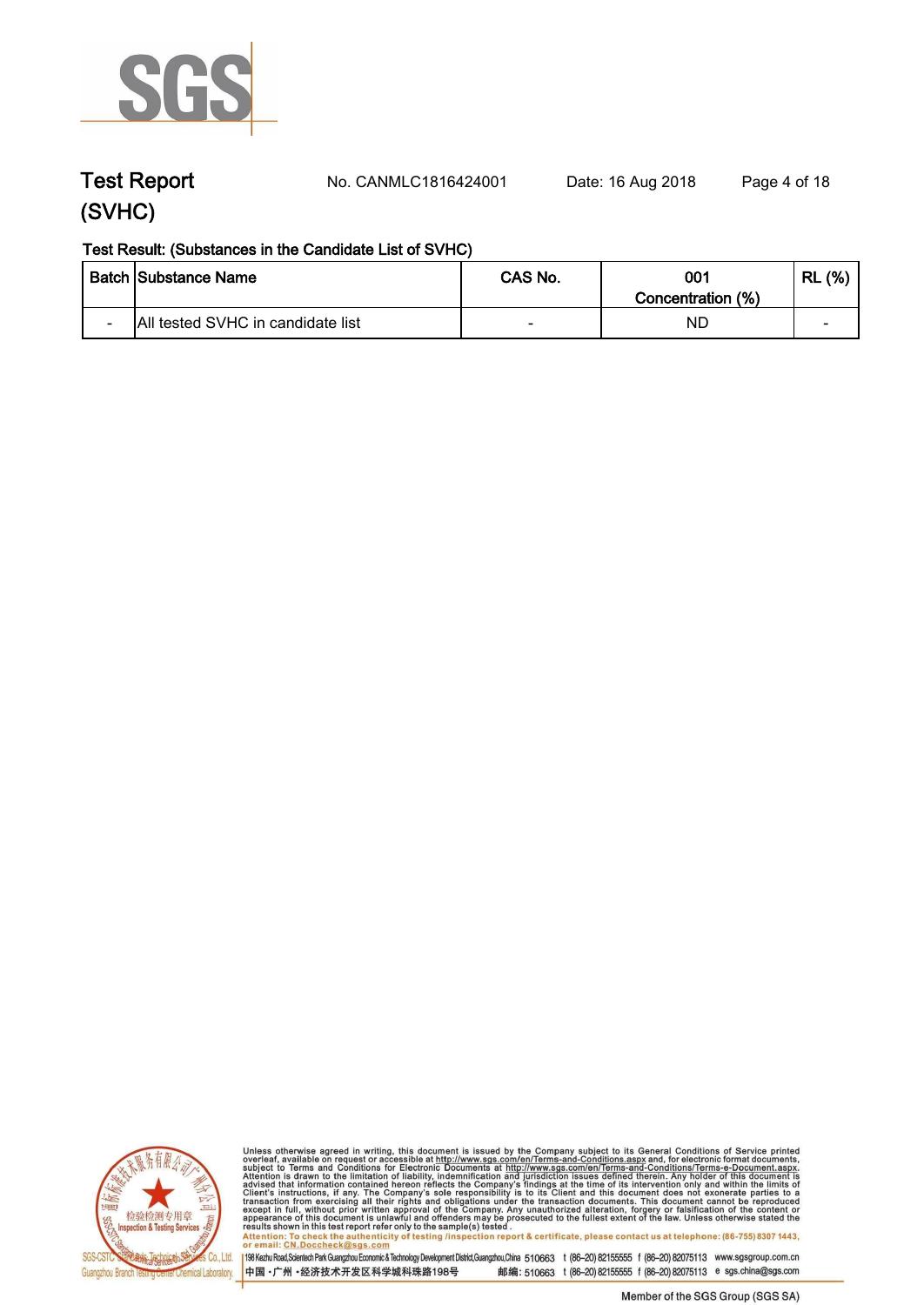

**Test Report. No. CANMLC1816424001 Date: 16 Aug 2018. Page 5 of 18.**

# **(SVHC)**

**Notes :.**

**1.The table above only shows detected SVHC, and SVHC that below RL are not reported.** 

**Please refer to Appendix for the full list of tested SVHC.**

**2.RL = Reporting Limit. All RL are based on homogenous material.ND = Not detected (lower than RL), ND is denoted on the SVHC substance.**

**3.\* The test result is based on the calculation of selected element(s) and to the worst-case scenario.** 

**\*\* The test result is based on the calculation of selected marker(s) and to the worst-case scenario.** 

**For detail information, please refer to the SGS REACH website:** 

**http://www.sgs.com/en/Consumer-Goods-Retail/Toys-and-Juvenile-Products/Toys/REACH/Managementof-SVHC.aspx**

**4. RL = 0.005% is evaluated for element (i.e. cobalt, arsenic, lead, chromium (VI), aluminum, zirconium, boron, strontium, zinc, antimony, cadmium, titanium and barium respectively), except molybdenum RL=0.0005%, boron RL=0.0025% (only for Lead bis(tetrafluoroborate))..**

**5. Calculated concentration of boric compounds are based on the water extractive boron by ICP-OES..**

**6. ∆ CAS No. of diastereoisomers identified (α-HBCDD, β-HBCDD, γ-HBCDD): 134237-50-6, 134237-51-7, 134237-52-8.** 

**7. ☆ CAS No. of Hexahydromethylphthalic anhydride, Hexahydro-4-methylphthalic anhydride, Hexahydro-1-methylphthalic anhydride, Hexahydro-3-methylphthalic anhydride: 25550-51-0, 19438-60-9, 48122-14-1, 57110-29-9; EC No. of those: 247-094-1, 243-072-0, 256-356-4, 260-566-1. 8. § The substance is proposed for the identification as SVHC only where it contains Michler's ketone (CAS Number: 90-94-8) or Michler's base (CAS Number: 101-61-1) ≥0.1% (w/w)..**



Unless otherwise agreed in writing, this document is issued by the Company subject to its General Conditions of Service printed overleaf, available on request or accessible at http://www.sgs.com/en/Terms-and-Conditions.asp resums shown in mas lost report tells with one sample(s) lesied .<br>Attention: To check the authenticity of testing /inspection report & certificate, please contact us at telephone: (86-755) 8307 1443,<br>or email: <u>CN.Doccheck</u>

198 Kezhu Road,Scientech Park Guangzhou Economic & Technology Development District,Guangzhou,China 510663 t (86-20) 82155555 f (86-20) 82075113 www.sgsgroup.com.cn

邮编: 510663 t (86-20) 82155555 f (86-20) 82075113 e sgs.china@sgs.com 中国·广州·经济技术开发区科学城科珠路198号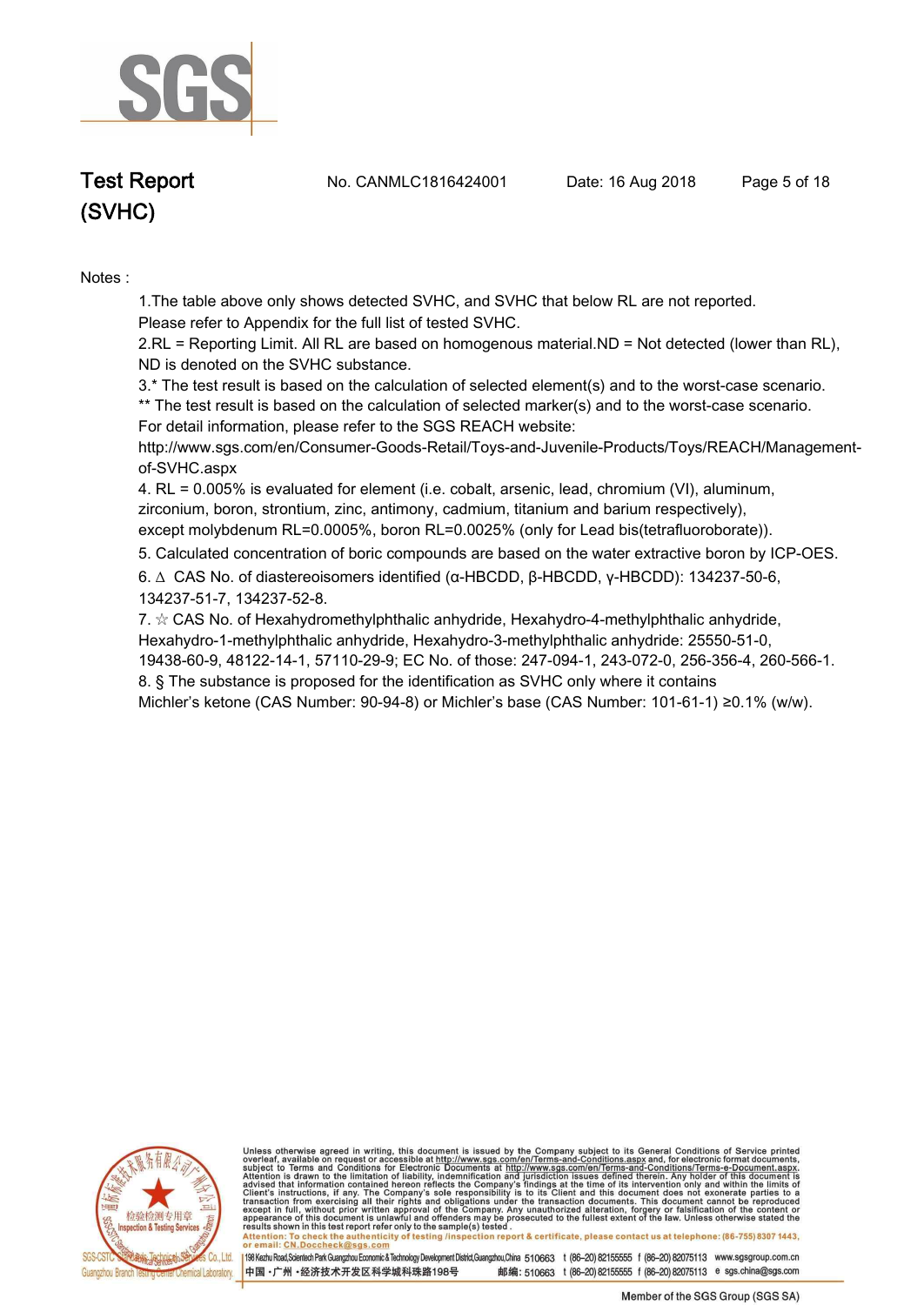

**Test Report. No. CANMLC1816424001 Date: 16 Aug 2018. Page 6 of 18.**

# **(SVHC)**

### **Appendix**

#### **Full list of tested SVHC:**

| <b>Batch</b> | No.            | <b>Substance Name</b>                                                                                                   | CAS No.                      | <b>RL</b> (%) |
|--------------|----------------|-------------------------------------------------------------------------------------------------------------------------|------------------------------|---------------|
| I            | $\mathbf{1}$   | 4,4'-Diaminodiphenylmethane(MDA)                                                                                        | 101-77-9                     | 0.050         |
|              | $\overline{2}$ | 5-tert-butyl-2,4,6-trinitro-m-xylene (musk xylene)                                                                      | $81 - 15 - 2$                | 0.050         |
| $\mathbf{I}$ | 3              | Alkanes, C10-13, chloro (Short Chain Chlorinated Paraffins)                                                             | 85535-84-8                   | 0.050         |
|              | 4              | Anthracene                                                                                                              | 120-12-7                     | 0.050         |
|              | 5              | Benzyl butyl phthalate (BBP)                                                                                            | 85-68-7                      | 0.050         |
| $\mathbf{I}$ | 6              | Bis (2-ethylhexyl)phthalate (DEHP)                                                                                      | 117-81-7                     | 0.050         |
| $\mathbf{I}$ | $\overline{7}$ | Bis(tributyltin) oxide (TBTO)                                                                                           | 56-35-9                      | 0.050         |
| $\mathbf{I}$ | 8              | Cobalt dichloride*                                                                                                      | 7646-79-9                    | 0.005         |
| $\mathbf{I}$ | 9              | Diarsenic pentaoxide*                                                                                                   | 1303-28-2                    | 0.005         |
| $\mathbf{I}$ | 10             | Diarsenic trioxide*                                                                                                     | 1327-53-3                    | 0.005         |
| $\mathbf{I}$ | 11             | Dibutyl phthalate (DBP)                                                                                                 | 84-74-2                      | 0.050         |
| $\mathbf{I}$ | 12             | Hexabromocyclododecane (HBCDD) and all major<br>diastereoisomers identified (α-HBCDD, β-HBCDD,<br>γ-HBCDD) <sup>∆</sup> | 25637-99-4,3194-<br>$55 - 6$ | 0.050         |
| $\mathbf{I}$ | 13             | Lead hydrogen arsenate*                                                                                                 | 7784-40-9                    | 0.005         |
| $\mathbf{I}$ | 14             | Sodium dichromate*                                                                                                      | 7789-12-0,<br>10588-01-9     | 0.005         |
| $\mathbf{I}$ | 15             | Triethyl arsenate*                                                                                                      | 15606-95-8                   | 0.005         |
| $\mathbf{H}$ | 16             | 2,4-Dinitrotoluene                                                                                                      | $121 - 14 - 2$               | 0.050         |
| Ш            | 17             | Acrylamide                                                                                                              | 79-06-1                      | 0.050         |
| Ш            | 18             | Anthracene oil**                                                                                                        | 90640-80-5                   | 0.050         |
| Ш            | 19             | Anthracene oil, anthracene paste**                                                                                      | 90640-81-6                   | 0.050         |
| Ш            | 20             | Anthracene oil, anthracene paste, anthracene fraction**                                                                 | 91995-15-2                   | 0.050         |



Unless otherwise agreed in writing, this document is issued by the Company subject to its General Conditions of Service printed<br>overleaf, available on request or accessible at http://www.sgs.com/en/Terms-and-Conditions.asp Attention: To check the authenticity of testing /inspection report & certificate, please contact us at telephone: (86-755) 8307 1443,<br>Attention: To check the authenticity of testing /inspection report & certificate, please

198 Kezhu Road,Scientech Park Guangzhou Economic & Technology Development District,Guangzhou,China 510663 t (86-20) 82155555 f (86-20) 82075113 www.sgsgroup.com.cn 中国·广州·经济技术开发区科学城科珠路198号 邮编: 510663 t (86-20) 82155555 f (86-20) 82075113 e sgs.china@sgs.com

Member of the SGS Group (SGS SA)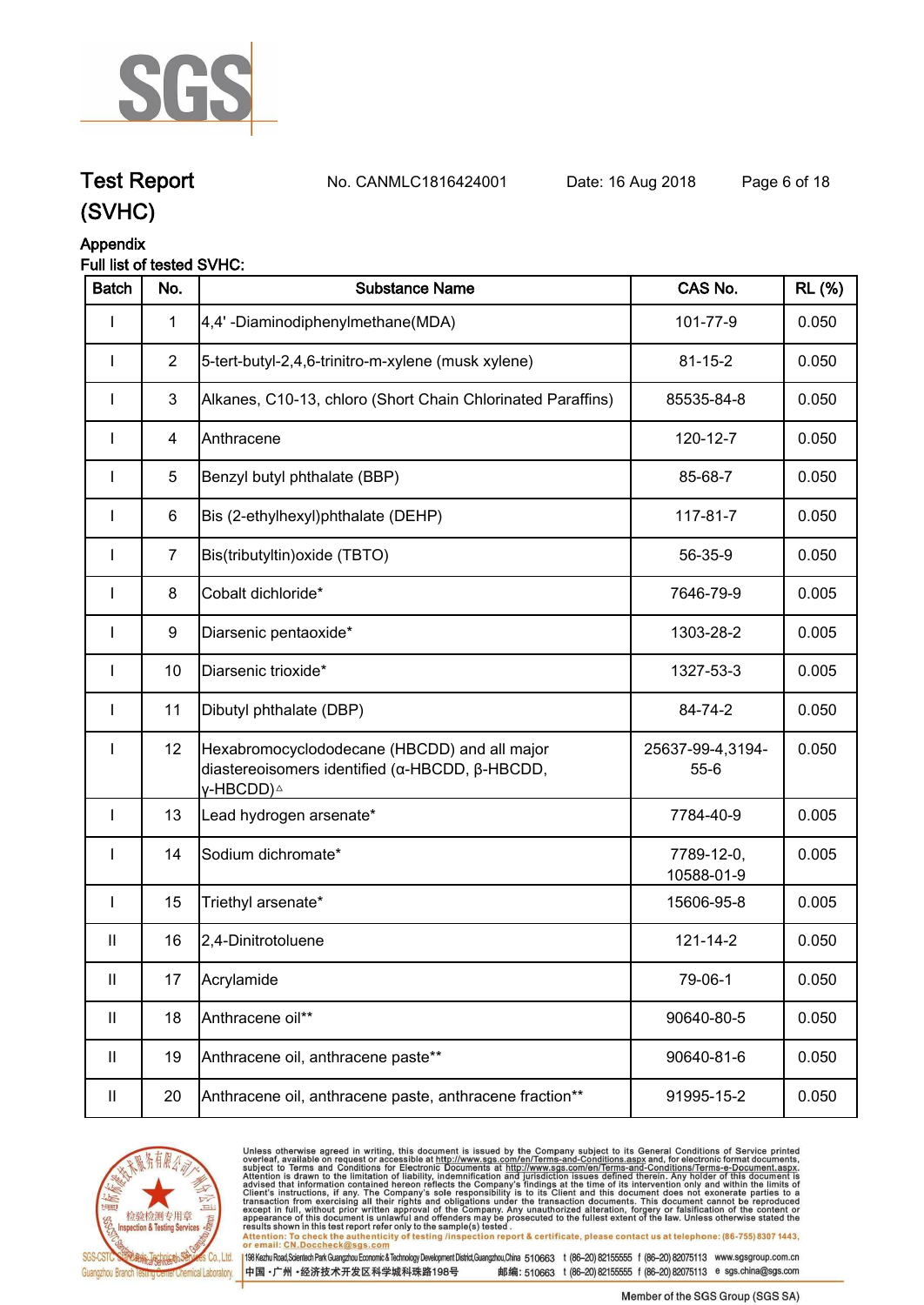

**Test Report. No. CANMLC1816424001 Date: 16 Aug 2018. Page 7 of 18.**

## **(SVHC)**

#### **Appendix**

#### **Full list of tested SVHC:**

| <b>Batch</b>               | No. | <b>Substance Name</b>                                                             | CAS No.                                | <b>RL (%)</b> |
|----------------------------|-----|-----------------------------------------------------------------------------------|----------------------------------------|---------------|
| $\mathbf{I}$               | 21  | Anthracene oil, anthracene paste, distn. lights**                                 | 91995-17-4                             | 0.050         |
| $\mathbf{II}$              | 22  | Anthracene oil, anthracene-low**                                                  | 90640-82-7                             | 0.050         |
| $\mathop{\rm II}\nolimits$ | 23  | Diisobutyl phthalate                                                              | 84-69-5                                | 0.050         |
| $\mathbf{I}$               | 24  | Lead chromate molybdate sulphate red (C.I. Pigment Red<br>$104$ <sup>*</sup>      | 12656-85-8                             | 0.005         |
| $\mathbf{H}$               | 25  | Lead chromate*                                                                    | 7758-97-6                              | 0.005         |
| $\mathop{\rm II}\nolimits$ | 26  | Lead sulfochromate yellow (C.I. Pigment Yellow 34)*                               | 1344-37-2                              | 0.005         |
| $\mathbf{II}$              | 27  | Pitch, coal tar, high temp.**                                                     | 65996-93-2                             | 0.050         |
| $\mathbf{II}$              | 28  | Tris(2-chloroethyl)phosphate                                                      | 115-96-8                               | 0.050         |
| $\mathbf{III}$             | 29  | Ammonium dichromate*                                                              | 7789-09-5                              | 0.005         |
| III                        | 30  | Boric acid*                                                                       | 10043-35-3,<br>11113-50-1              | 0.005         |
| Ш                          | 31  | Disodium tetraborate, anhydrous*                                                  | 1303-96-4,<br>1330-43-4,<br>12179-04-3 | 0.005         |
| $\mathbf{III}$             | 32  | Potassium chromate*                                                               | 7789-00-6                              | 0.005         |
| $\mathbf{III}$             | 33  | Potassium dichromate*                                                             | 7778-50-9                              | 0.005         |
| III                        | 34  | Sodium chromate*                                                                  | 7775-11-3                              | 0.005         |
| Ш                          | 35  | Tetraboron disodium heptaoxide, hydrate*                                          | 12267-73-1                             | 0.005         |
| Ш                          | 36  | Trichloroethylene                                                                 | 79-01-6                                | 0.050         |
| ${\sf IV}$                 | 37  | 2-Ethoxyethanol                                                                   | 110-80-5                               | 0.050         |
| IV                         | 38  | 2-Methoxyethanol                                                                  | 109-86-4                               | 0.050         |
| ${\sf IV}$                 | 39  | Chromic acid,<br>Oligomers of chromic acid and dichromic acid,<br>Dichromic acid* | 7738-94-5,-<br>13530-68-2              | 0.005         |



Unless otherwise agreed in writing, this document is issued by the Company subject to its General Conditions of Service printed<br>overleaf, available on request or accessible at http://www.sgs.com/en/Terms-and-Conditions.asp results shown in this test report refer only to the sample(s) tested .<br>Attention: To check the authenticity of testing /inspection report & certificate, please contact us at telephone: (86-755) 8307 1443,<br>or email: <u>CN.Doc</u>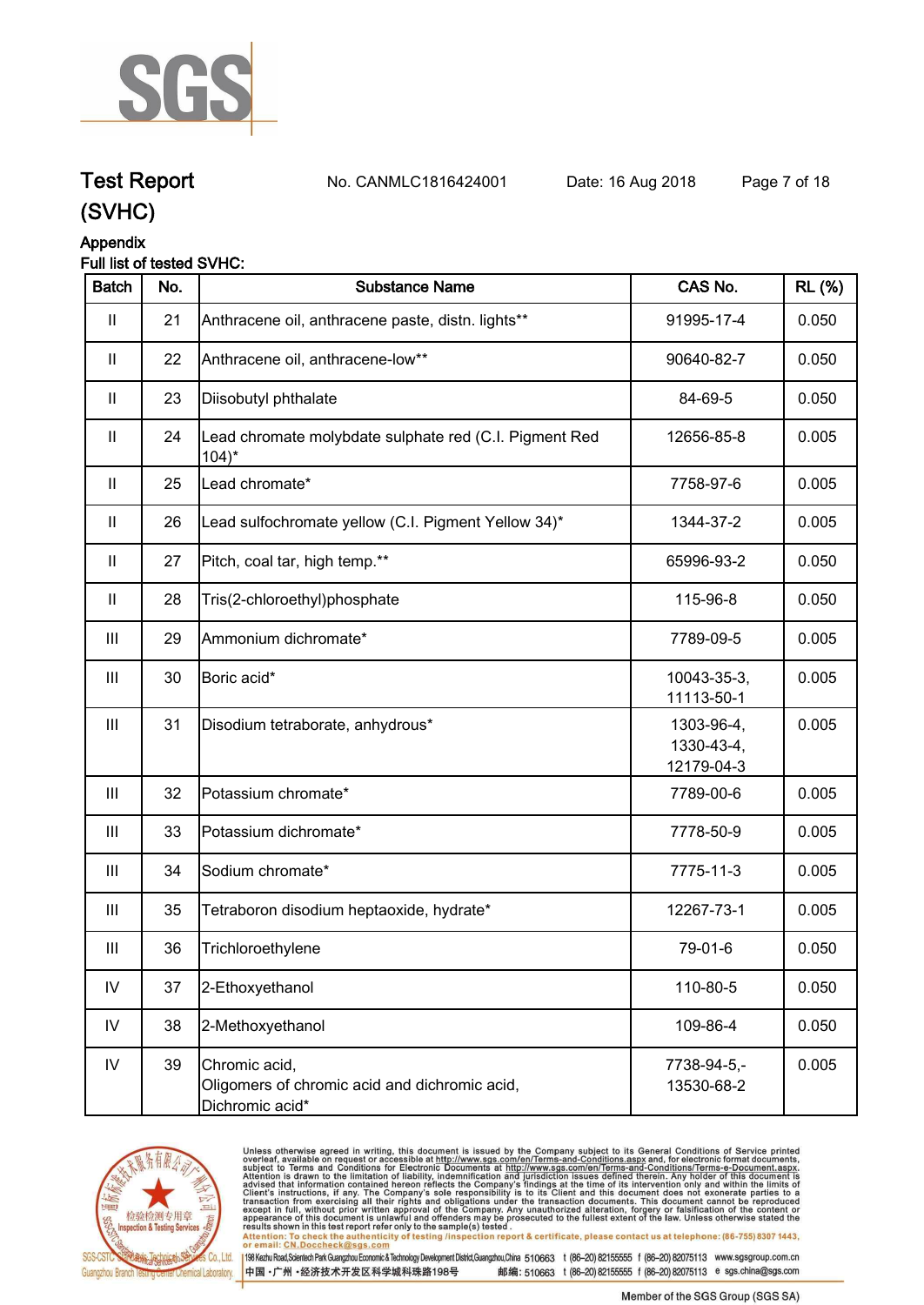

## **Test Report. No. CANMLC1816424001 Date: 16 Aug 2018. Page 8 of 18.**

### **(SVHC)**

### **Appendix**

#### **Full list of tested SVHC:**

| <b>Batch</b> | No. | <b>Substance Name</b>                                                      | CAS No.                     | <b>RL</b> (%) |
|--------------|-----|----------------------------------------------------------------------------|-----------------------------|---------------|
| IV           | 40  | Chromium trioxide*                                                         | 1333-82-0                   | 0.005         |
| IV           | 41  | Cobalt(II) carbonate*                                                      | 513-79-1                    | 0.005         |
| IV           | 42  | Cobalt(II) diacetate*                                                      | 71-48-7                     | 0.005         |
| ${\sf IV}$   | 43  | Cobalt(II) dinitrate*                                                      | 10141-05-6                  | 0.005         |
| IV           | 44  | Cobalt(II) sulphate*                                                       | 10124-43-3                  | 0.005         |
| V            | 45  | 1,2,3-trichloropropane                                                     | $96-18-4$                   | 0.050         |
| $\vee$       | 46  | 1,2-Benzenedicarboxylic acid, di-C6-8-branched alkyl esters,<br>C7-rich    | 71888-89-6                  | 0.050         |
| V            | 47  | 1,2-Benzenedicarboxylic acid, di-C7-11-branched and linear<br>alkyl esters | 68515-42-4                  | 0.050         |
| V            | 48  | 1-methyl-2-pyrrolidone                                                     | 872-50-4                    | 0.050         |
| V            | 49  | 2-ethoxyethyl acetate                                                      | 111-15-9                    | 0.050         |
| V            | 50  | Hydrazine                                                                  | 7803-57-8,<br>302-01-2      | 0.050         |
| V            | 51  | Strontium chromate*                                                        | 7789-06-2                   | 0.005         |
| VI           | 52  | 1,2-Dichloroethane                                                         | 107-06-2                    | 0.050         |
| VI           | 53  | 2,2'-dichloro-4,4'-methylenedianiline                                      | $101 - 14 - 4$              | 0.050         |
| VI           | 54  | 2-Methoxyaniline; o-Anisidine                                              | $90 - 04 - 0$               | 0.050         |
| VI           | 55  | 4-(1,1,3,3-tetramethylbutyl)phenol                                         | 140-66-9                    | 0.050         |
| VI           | 56  | Aluminosilicate Refractory Ceramic Fibres *                                | 650-017-00-8 (Index<br>no.) | 0.005         |
| VI           | 57  | Arsenic acid*                                                              | 7778-39-4                   | 0.005         |
| VI           | 58  | Bis(2-methoxyethyl) ether                                                  | 111-96-6                    | 0.050         |
| VI           | 59  | Bis(2-methoxyethyl) phthalate                                              | 117-82-8                    | 0.050         |



Unless otherwise agreed in writing, this document is issued by the Company subject to its General Conditions of Service printed<br>overleaf, available on request or accessible at http://www.sgs.com/en/Terms-and-Conditions.asp

results shown in this test report refer only to the sample(s) tested .<br>Attention: To check the authenticity of testing /inspection report & certificate, please contact us at telephone: (86-755) 8307 1443,<br>or email: <u>CN.Doc</u>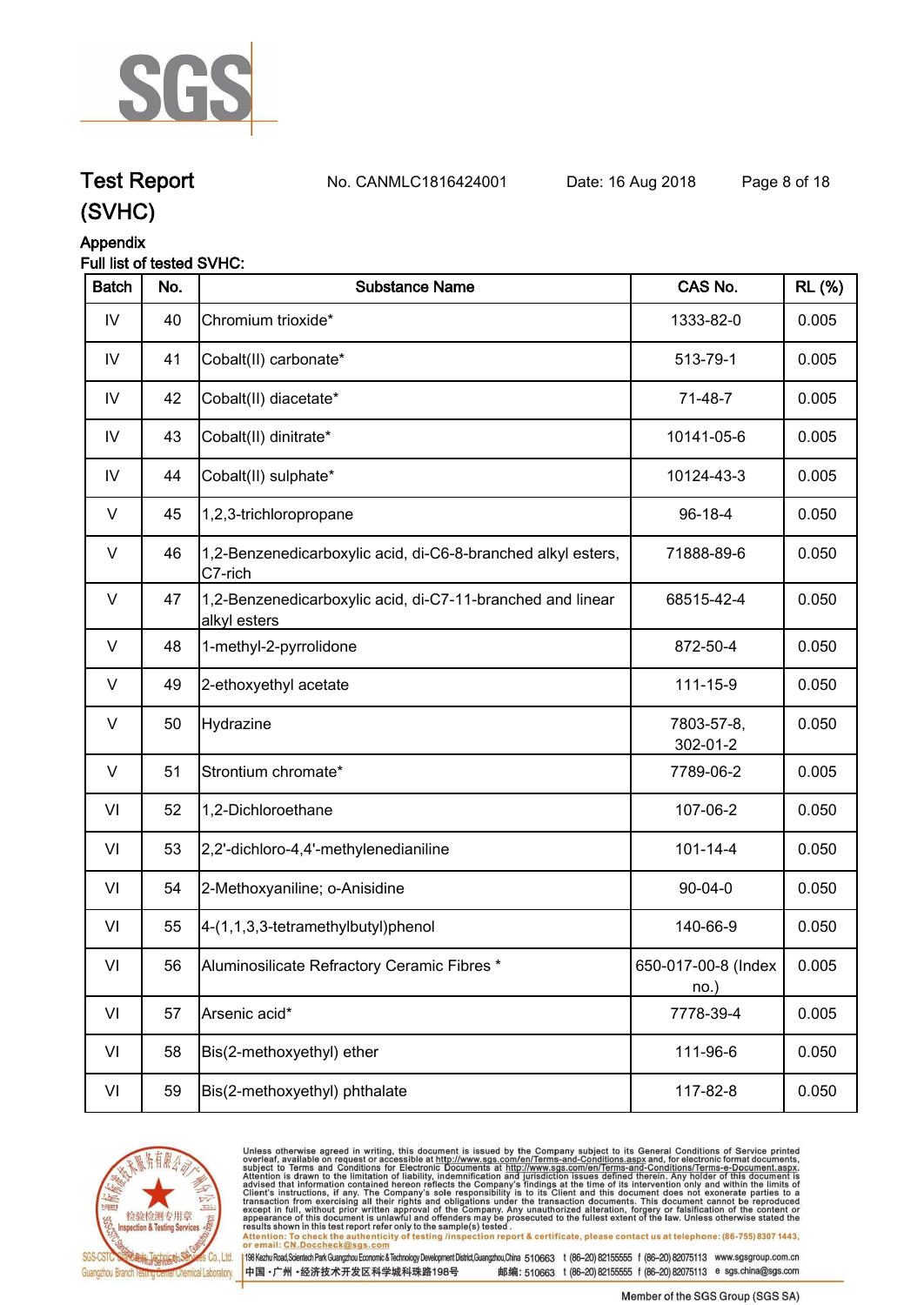

**Test Report. No. CANMLC1816424001 Date: 16 Aug 2018. Page 9 of 18.**

### **(SVHC)**

#### **Appendix**

#### **Full list of tested SVHC:**

| <b>Batch</b> | No. | <b>Substance Name</b>                                                                                                                               | CAS No.                    | <b>RL (%)</b> |
|--------------|-----|-----------------------------------------------------------------------------------------------------------------------------------------------------|----------------------------|---------------|
| VI           | 60  | Calcium arsenate*                                                                                                                                   | 7778-44-1                  | 0.005         |
| VI           | 61  | Dichromium tris(chromate) *                                                                                                                         | 24613-89-6                 | 0.005         |
| VI           | 62  | Formaldehyde, oligomeric reaction products with aniline                                                                                             | 25214-70-4                 | 0.050         |
| VI           | 63  | Lead diazide, Lead azide*                                                                                                                           | 13424-46-9                 | 0.005         |
| VI           | 64  | Lead dipicrate*                                                                                                                                     | 6477-64-1                  | 0.005         |
| VI           | 65  | Lead styphnate*                                                                                                                                     | 15245-44-0                 | 0.005         |
| VI           | 66  | N,N-dimethylacetamide                                                                                                                               | 127-19-5                   | 0.050         |
| VI           | 67  | Pentazinc chromate octahydroxide*                                                                                                                   | 49663-84-5                 | 0.005         |
| VI           | 68  | Phenolphthalein                                                                                                                                     | 77-09-8                    | 0.050         |
| VI           | 69  | Potassium hydroxyoctaoxodizincatedichromate*                                                                                                        | 11103-86-9                 | 0.005         |
| VI           | 70  | Trilead diarsenate*                                                                                                                                 | 3687-31-8                  | 0.005         |
| VI           | 71  | Zirconia Aluminosilicate Refractory Ceramic Fibres*                                                                                                 | 650-017-00-8 (Index<br>no. | 0.005         |
| VII          | 72  | [[4-[[4-anilino-1-naphthyl][4-<br>(dimethylamino)phenyl]methylene]cyclohexa-2,5-dien-1-ylide<br>ne] dimethylammonium chloride (C.I. Basic Blue 26)§ | 2580-56-5                  | 0.050         |
| VII          | 73  | [[4-[4,4'-bis(dimethylamino)<br>benzhydrylidene]cyclohexa-2,5-dien-1-ylidene]dimethylamm<br>onium chloride (C.I. Basic Violet 3)§                   | 548-62-9                   | 0.050         |
| VII          | 74  | 1,2-bis(2-methoxyethoxy)ethane (TEGDME; triglyme)                                                                                                   | 112-49-2                   | 0.050         |
| VII          | 75  | 1,2-dimethoxyethane; ethylene glycol dimethyl ether<br>(EGDME)                                                                                      | 110-71-4                   | 0.050         |
| VII          | 76  | 4,4'-bis(dimethylamino) benzophenone (Michler's Ketone)                                                                                             | 90-94-8                    | 0.050         |
| VII          | 77  | 4,4'-bis(dimethylamino)-4"-(methylamino)trityl alcohol§                                                                                             | $561 - 41 - 1$             | 0.050         |
| VII          | 78  | Diboron trioxide*                                                                                                                                   | 1303-86-2                  | 0.005         |
|              |     |                                                                                                                                                     |                            |               |



Unless otherwise agreed in writing, this document is issued by the Company subject to its General Conditions of Service printed<br>overleaf, available on request or accessible at http://www.sgs.com/en/Terms-and-Conditions.as

198 Kezhu Road,Scientech Park Guangzhou Economic & Technology Development District,Guangzhou,China 510663 t (86-20) 82155555 f (86-20) 82075113 www.sgsgroup.com.cn 中国·广州·经济技术开发区科学城科珠路198号

邮编: 510663 t (86-20) 82155555 f (86-20) 82075113 e sgs.china@sgs.com Member of the SGS Group (SGS SA)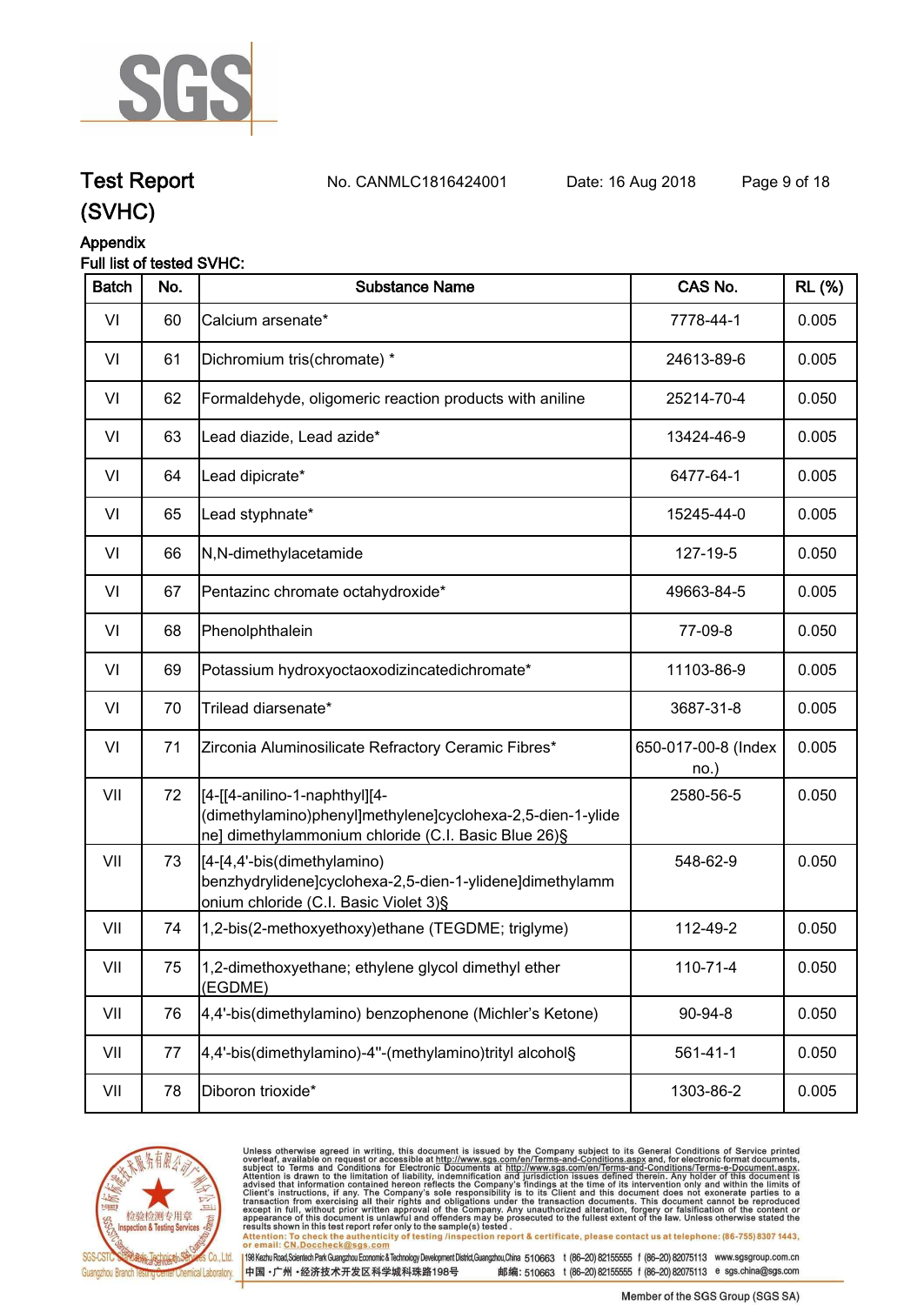

**Test Report. No. CANMLC1816424001 Date: 16 Aug 2018. Page 10 of 18.**

### **(SVHC)**

#### **Appendix**

#### **Full list of tested SVHC:**

| <b>Batch</b> | No. | <b>Substance Name</b>                                                                                            | CAS No.        | <b>RL (%)</b> |
|--------------|-----|------------------------------------------------------------------------------------------------------------------|----------------|---------------|
| VII          | 79  | Formamide                                                                                                        | $75-12-7$      | 0.050         |
| VII          | 80  | Lead(II) bis(methanesulfonate)*                                                                                  | 17570-76-2     | 0.005         |
| VII          | 81  | N,N,N',N'-tetramethyl-4,4'-methylenedianiline (Michler's<br>base)                                                | $101 - 61 - 1$ | 0.050         |
| VII          | 82  | <b>TGIC</b><br>(1,3,5-tris(oxiranylmethyl)-1,3,5-triazine-2,4,6(1H,3H,5H)-trio<br>$ ne\rangle$                   | 2451-62-9      | 0.050         |
| VII          | 83  | $\alpha$ , $\alpha$ -Bis[4-(dimethylamino)phenyl]-4<br>(phenylamino)naphthalene-1-methanol (C.I. Solvent Blue 4) | 6786-83-0      | 0.050         |
| VII          | 84  | $\beta$ -TGIC (1,3,5-tris[(2S and<br>2R)-2,3-epoxypropyl]-1,3,5-triazine-2,4,6-(1H,3H,5H)-trione)                | 59653-74-6     | 0.050         |
| VIII         | 85  | [Phthalato(2-)]dioxotrilead*                                                                                     | 69011-06-9     | 0.005         |
| VIII         | 86  | 1,2-Benzenedicarboxylic acid, dipentylester, branched and<br>linear                                              | 84777-06-0     | 0.050         |
| VIII         | 87  | 1,2-Diethoxyethane                                                                                               | 629-14-1       | 0.050         |
| VIII         | 88  | 1-Bromopropane                                                                                                   | 106-94-5       | 0.050         |
| VIII         | 89  | 3-Ethyl-2-methyl-2-(3-methylbutyl)-1,3-oxazolidine                                                               | 143860-04-2    | 0.050         |
| VIII         | 90  | 4-(1,1,3,3-tetramethylbutyl)phenol, ethoxylated                                                                  |                | 0.050         |
| VIII         | 91  | 4,4'-Methylenedi-o-toluidine                                                                                     | 838-88-0       | 0.050         |
| VIII         | 92  | 4,4'-Oxydianiline and its salts                                                                                  | 101-80-4       | 0.050         |
| VIII         | 93  | 4-Aminoazobenzene                                                                                                | 60-09-3        | 0.050         |
| VIII         | 94  | 4-Methyl-m-phenylenediamine                                                                                      | 95-80-7        | 0.050         |
| VIII         | 95  | 4-Nonylphenol, branched and linear                                                                               |                | 0.050         |
| VIII         | 96  | 6-Methoxy-m-toluidine                                                                                            | 120-71-8       | 0.050         |
| VIII         | 97  | Acetic acid, lead salt, basic*                                                                                   | 51404-69-4     | 0.005         |



Unless otherwise agreed in writing, this document is issued by the Company subject to its General Conditions of Service printed<br>overleaf, available on request or accessible at http://www.sgs.com/en/Terms-and-Conditions.asp Attention: To check the authenticity of testing /inspection report & certificate, please contact us at telephone: (86-755) 8307 1443,<br>Attention: To check the authenticity of testing /inspection report & certificate, please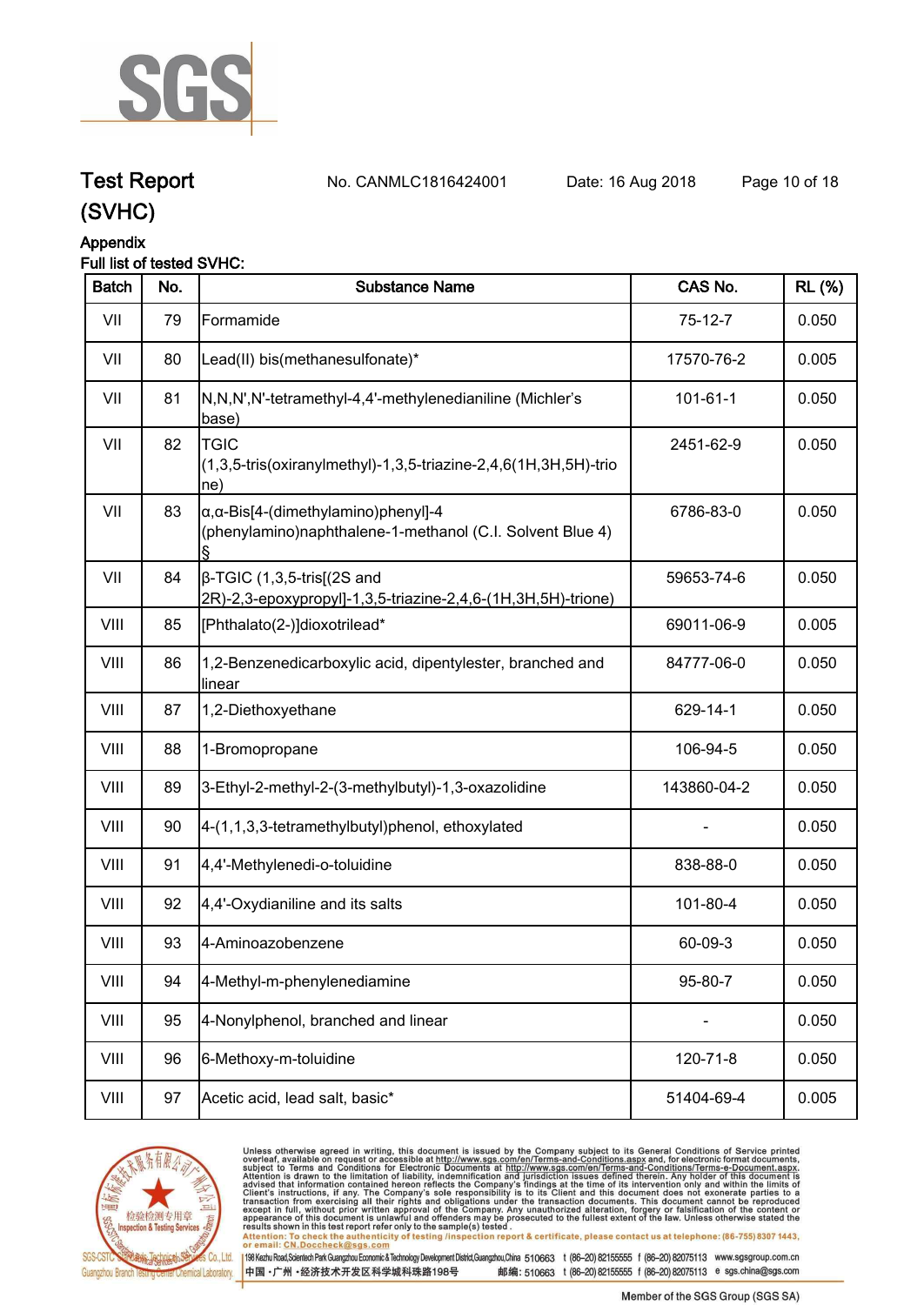

**Test Report. No. CANMLC1816424001 Date: 16 Aug 2018. Page 11 of 18.**

## **(SVHC)**

#### **Appendix**

#### **Full list of tested SVHC:**

| <b>Batch</b> | No. | <b>Substance Name</b>                                                                                                                                            | CAS No.                           | <b>RL</b> (%) |
|--------------|-----|------------------------------------------------------------------------------------------------------------------------------------------------------------------|-----------------------------------|---------------|
| VIII         | 98  | Biphenyl-4-ylamine                                                                                                                                               | $92 - 67 - 1$                     | 0.050         |
| VIII         | 99  | Bis(pentabromophenyl) ether (DecaBDE)                                                                                                                            | 1163-19-5                         | 0.050         |
| VIII         | 100 | Cyclohexane-1,2-dicarboxylic anhydride,<br>cis-cyclohexane-1,2-dicarboxylic anhydride,<br>trans-cyclohexane-1,2-dicarboxylic anhydride                           | 85-42-7,13149-00-3,1<br>4166-21-3 | 0.050         |
| VIII         | 101 | Diazene-1,2-dicarboxamide (C,C'-azodi(formamide))                                                                                                                | 123-77-3                          | 0.050         |
| VIII         | 102 | Dibutyltin dichloride (DBTC)                                                                                                                                     | 683-18-1                          | 0.050         |
| VIII         | 103 | Diethyl sulphate                                                                                                                                                 | 64-67-5                           | 0.050         |
| VIII         | 104 | Diisopentylphthalate                                                                                                                                             | 605-50-5                          | 0.050         |
| VIII         | 105 | Dimethyl sulphate                                                                                                                                                | $77 - 78 - 1$                     | 0.050         |
| VIII         | 106 | Dinoseb                                                                                                                                                          | 88-85-7                           | 0.050         |
| VIII         | 107 | Dioxobis(stearato)trilead*                                                                                                                                       | 12578-12-0                        | 0.005         |
| VIII         | 108 | Fatty acids, C16-18, lead salts*                                                                                                                                 | 91031-62-8                        | 0.005         |
| VIII         | 109 | Furan                                                                                                                                                            | 110-00-9                          | 0.050         |
| VIII         | 110 | Henicosafluoroundecanoic acid                                                                                                                                    | 2058-94-8                         | 0.050         |
| VIII         | 111 | Heptacosafluorotetradecanoic acid                                                                                                                                | 376-06-7                          | 0.050         |
| VIII         | 112 | Hexahydromethylphathalic anhydride,<br>Hexahydro-4-methylphathalic anhydride,<br>Hexahydro-1-methylphathalic anhydride,<br>Hexahydro-3-methylphathalic anhydride | ☆                                 | 0.050         |
| VIII         | 113 | Lead bis(tetrafluoroborate)*                                                                                                                                     | 13814-96-5                        | 0.005         |
| VIII         | 114 | Lead cyanamidate*                                                                                                                                                | 20837-86-9                        | 0.005         |
| VIII         | 115 | Lead dinitrate*                                                                                                                                                  | 10099-74-8                        | 0.005         |
| VIII         | 116 | Lead monoxide*                                                                                                                                                   | 1317-36-8                         | 0.005         |



Unless otherwise agreed in writing, this document is issued by the Company subject to its General Conditions of Service printed<br>overleaf, available on request or accessible at http://www.sgs.com/en/Terms-and-Conditions.asp results shown in this test report refer only to the sample(s) tested .<br>Attention: To check the authenticity of testing /inspection report & certificate, please contact us at telephone: (86-755) 8307 1443,<br>or email: <u>CN.Doc</u>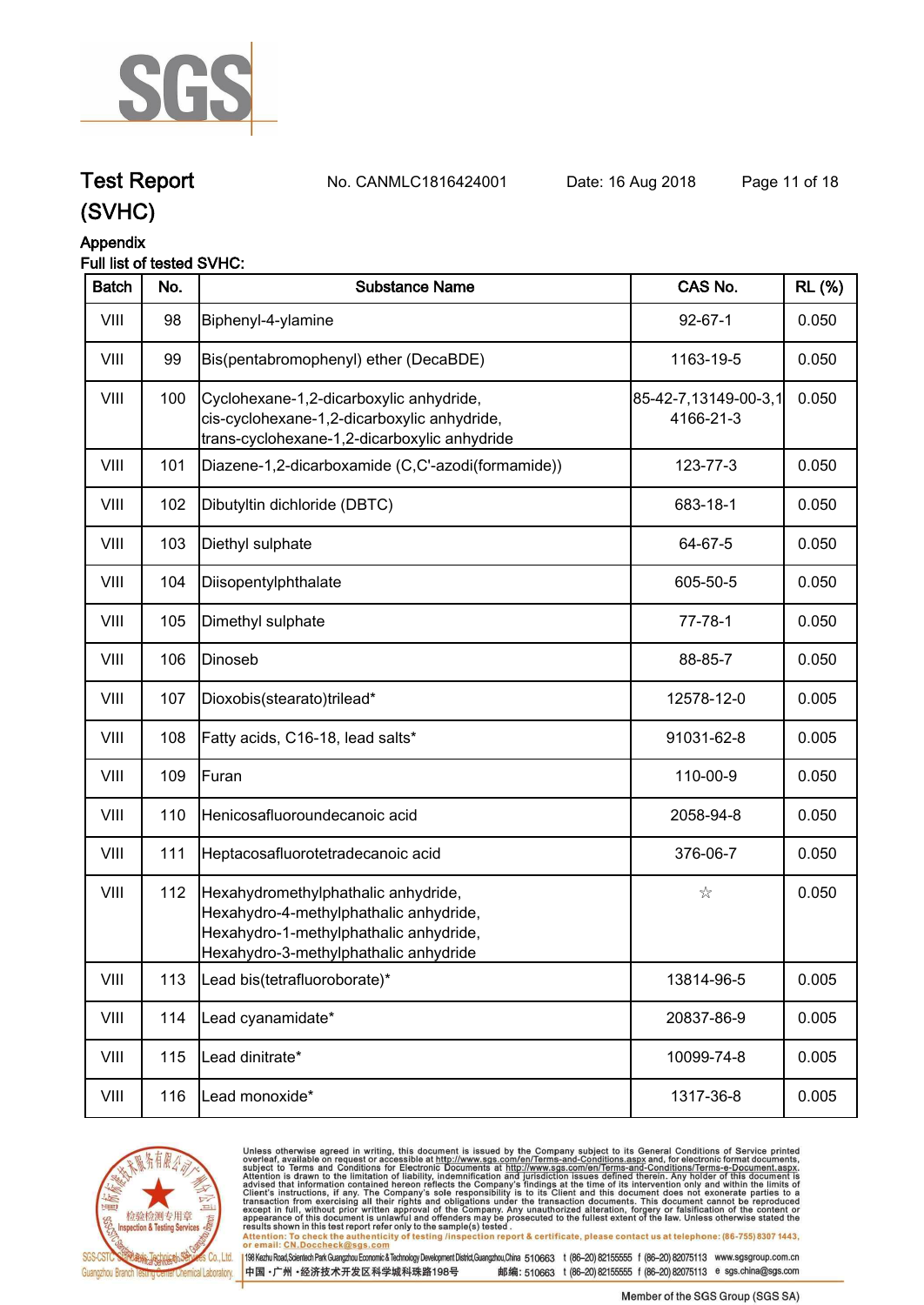

**Test Report. No. CANMLC1816424001 Date: 16 Aug 2018. Page 12 of 18.**

### **(SVHC)**

### **Appendix**

#### **Full list of tested SVHC:**

| <b>Batch</b> | No. | <b>Substance Name</b>                                     | CAS No.     | <b>RL (%)</b> |
|--------------|-----|-----------------------------------------------------------|-------------|---------------|
| VIII         | 117 | Lead oxide sulfate*                                       | 12036-76-9  | 0.005         |
| VIII         | 118 | Lead tetroxide (orange lead)*                             | 1314-41-6   | 0.005         |
| VIII         | 119 | Lead titanium trioxide*                                   | 12060-00-3  | 0.005         |
| VIII         | 120 | Lead titanium zirconium oxide*                            | 12626-81-2  | 0.005         |
| VIII         | 121 | Methoxyacetic acid                                        | 625-45-6    | 0.050         |
| VIII         | 122 | Methyloxirane (Propylene oxide)                           | 75-56-9     | 0.050         |
| VIII         | 123 | N,N-dimethylformamide                                     | 68-12-2     | 0.050         |
| VIII         | 124 | N-Methylacetamide                                         | 79-16-3     | 0.050         |
| VIII         | 125 | N-Pentyl-isopentylphthalate                               | 776297-69-9 | 0.050         |
| VIII         | 126 | o-Aminoazotoluene                                         | 97-56-3     | 0.050         |
| VIII         | 127 | o-Toluidine                                               | 95-53-4     | 0.050         |
| VIII         | 128 | Pentacosafluorotridecanoic acid                           | 72629-94-8  | 0.050         |
| VIII         | 129 | Pentalead tetraoxide sulphate*                            | 12065-90-6  | 0.005         |
| VIII         | 130 | Pyrochlore, antimony lead yellow*                         | 8012-00-8   | 0.005         |
| VIII         | 131 | Silicic acid, barium salt, lead-doped*                    | 68784-75-8  | 0.005         |
| VIII         | 132 | Silicic acid, lead salt*                                  | 11120-22-2  | 0.005         |
| VIII         | 133 | Sulfurous acid, lead salt, dibasic*                       | 62229-08-7  | 0.005         |
| VIII         | 134 | Tetraethyllead*                                           | 78-00-2     | 0.005         |
| VIII         | 135 | Tetralead trioxide sulphate*                              | 12202-17-4  | 0.005         |
| VIII         | 136 | Tricosafluorododecanoic acid                              | 307-55-1    | 0.050         |
| VIII         | 137 | Trilead bis(carbonate)dihydroxide (basic lead carbonate)* | 1319-46-6   | 0.005         |



Unless otherwise agreed in writing, this document is issued by the Company subject to its General Conditions of Service printed<br>overleaf, available on request or accessible at http://www.sgs.com/en/Terms-and-Conditions.asp Attention: To check the authenticity of testing /inspection report & certificate, please contact us at telephone: (86-755) 8307 1443,<br>Attention: To check the authenticity of testing /inspection report & certificate, please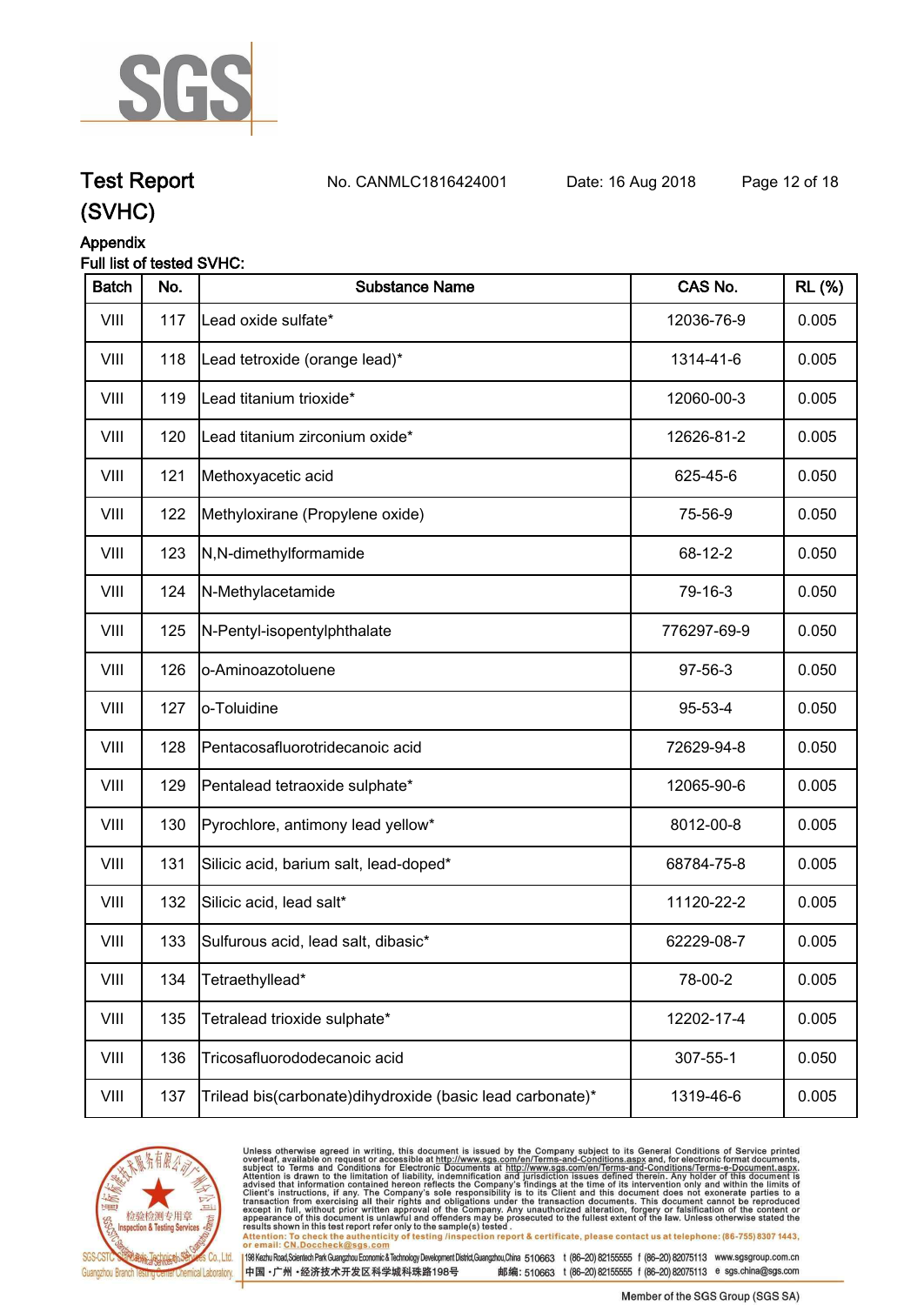

**Test Report. No. CANMLC1816424001 Date: 16 Aug 2018. Page 13 of 18.**

## **(SVHC)**

### **Appendix**

#### **Full list of tested SVHC:**

| <b>Batch</b>   | No. | <b>Substance Name</b>                                                                                                                                            | CAS No.    | <b>RL</b> (%) |
|----------------|-----|------------------------------------------------------------------------------------------------------------------------------------------------------------------|------------|---------------|
| VIII           | 138 | Trilead dioxide phosphonate*                                                                                                                                     | 12141-20-7 | 0.005         |
| IX             | 139 | 4-Nonylphenol, branched and linear, ethoxylated                                                                                                                  |            | 0.050         |
| IX             | 140 | Ammonium pentadecafluorooctanoate (APFO)                                                                                                                         | 3825-26-1  | 0.050         |
| IX             | 141 | Cadmium oxide*                                                                                                                                                   | 1306-19-0  | 0.005         |
| IX             | 142 | Cadmium*                                                                                                                                                         | 7440-43-9  | 0.005         |
| IX             | 143 | Dipentyl phthalate (DPP)                                                                                                                                         | 131-18-0   | 0.050         |
| IX             | 144 | Pentadecafluorooctanoic acid (PFOA)                                                                                                                              | 335-67-1   | 0.050         |
| X.             | 145 | Cadmium sulphide*                                                                                                                                                | 1306-23-6  | 0.005         |
| X              | 146 | Dihexyl phthalate                                                                                                                                                | 84-75-3    | 0.050         |
| $\mathsf X$    | 147 | Disodium 3,3'-<br>[[1,1'-biphenyl]-4,4'-diylbis(azo)]bis(4-aminonaphthalene-1-su<br>Iphonate) (C.I. Direct Red 28)                                               | 573-58-0   | 0.050         |
| $\pmb{\times}$ | 148 | Disodium 4-amino-3-[[4'-[(2,4-diaminophenyl)azo]<br>[1,1'-biphenyl]-4-yl]azo] -5-hydroxy-6-<br>(phenylazo)naphthalene-2,7-disulphonate (C.I. Direct Black<br>38) | 1937-37-7  | 0.050         |
| X              | 149 | Imidazolidine-2-thione; (2-imidazoline-2-thiol)                                                                                                                  | 96-45-7    | 0.050         |
| X              | 150 | Lead di(acetate)*                                                                                                                                                | 301-04-2   | 0.005         |
| X.             | 151 | Trixylyl phosphate                                                                                                                                               | 25155-23-1 | 0.050         |
| XI             | 152 | 1,2-Benzenedicarboxylic acid, dihexyl ester, branched and<br>linear                                                                                              | 68515-50-4 | 0.050         |
| XI             | 153 | Cadmium chloride*                                                                                                                                                | 10108-64-2 | 0.005         |
| XI             | 154 | Sodium perborate; perboric acid, sodium salt*                                                                                                                    |            | 0.005         |
| XI             | 155 | Sodium peroxometaborate*                                                                                                                                         | 7632-04-4  | 0.005         |



Unless otherwise agreed in writing, this document is issued by the Company subject to its General Conditions of Service printed<br>overleaf, available on request or accessible at http://www.sgs.com/en/Terms-and-Conditions.asp results shown in this test report refer only to the sample(s) tested .<br>Attention: To check the authenticity of testing /inspection report & certificate, please contact us at telephone: (86-755) 8307 1443,<br>or email: <u>CN.Doc</u>

198 Kezhu Road,Scientech Park Guangzhou Economic & Technology Development District,Guangzhou,China 510663 t (86-20) 82155555 f (86-20) 82075113 www.sgsgroup.com.cn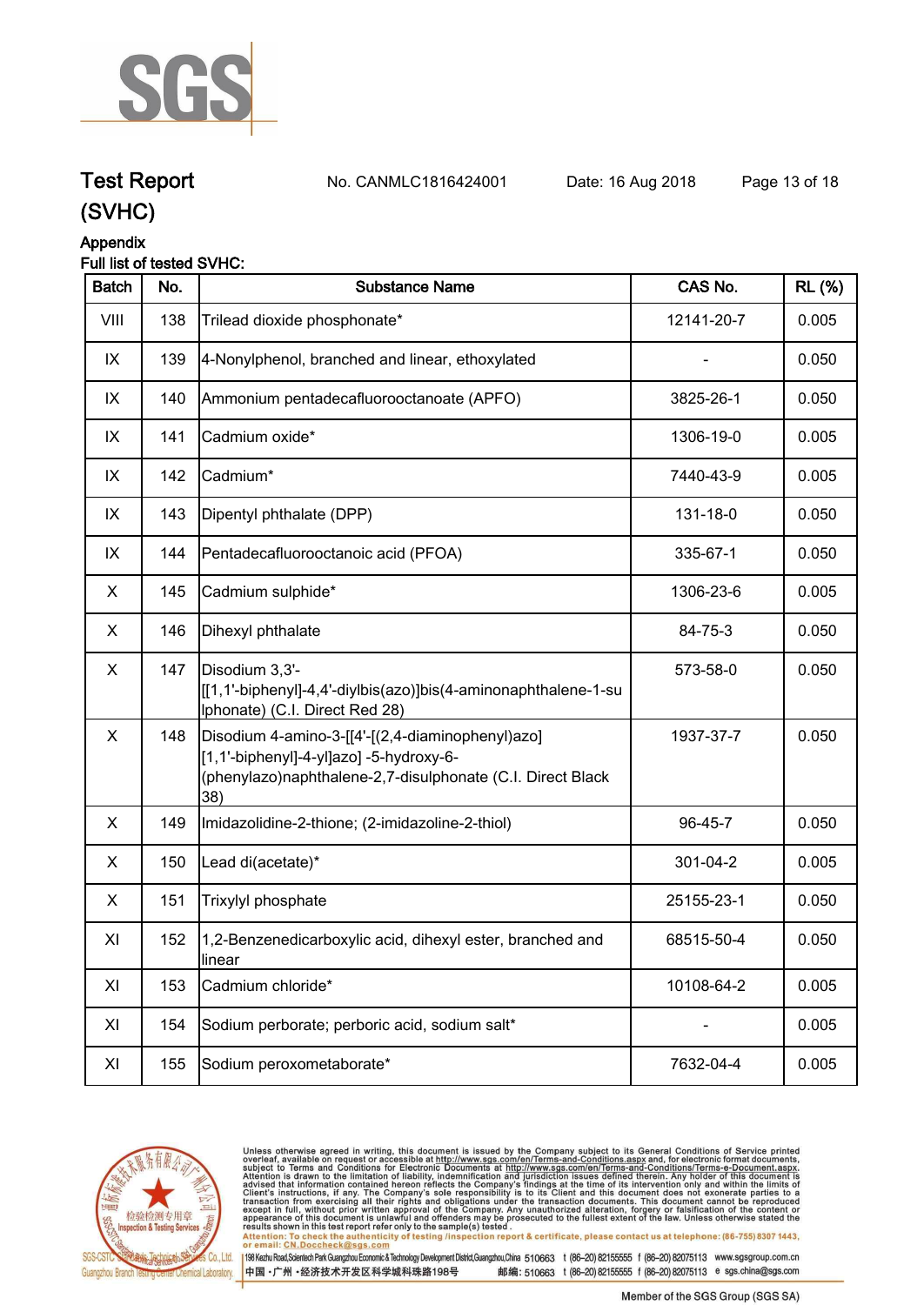

**Test Report. No. CANMLC1816424001 Date: 16 Aug 2018. Page 14 of 18.**

### **(SVHC)**

#### **Appendix**

#### **Full list of tested SVHC:**

| <b>Batch</b> | No. | <b>Substance Name</b>                                                                                                                                                                                                                                                      | CAS No.                           | <b>RL (%)</b> |
|--------------|-----|----------------------------------------------------------------------------------------------------------------------------------------------------------------------------------------------------------------------------------------------------------------------------|-----------------------------------|---------------|
| XII          | 156 | 2-(2H-Benzotriazol-2-yl)-4,6-ditertpentylphenol (UV-328)                                                                                                                                                                                                                   | 25973-55-1                        | 0.050         |
| XII          | 157 | 2-benzotriazol-2-yl-4,6-di-tert-butylphenol (UV-320)                                                                                                                                                                                                                       | 3846-71-7                         | 0.050         |
| XII          | 158 | 2-Ethylhexyl<br>10-ethyl-4,4-dioctyl-7-oxo-8-oxa-3,5-dithia-4-stannatetradeca<br>noate; DOTE                                                                                                                                                                               | 15571-58-1                        | 0.050         |
| XII          | 159 | Cadmium fluoride*                                                                                                                                                                                                                                                          | 7790-79-6                         | 0.005         |
| XII          | 160 | Cadmium sulphate*                                                                                                                                                                                                                                                          | 10124-36-4,<br>31119-53-6         | 0.005         |
| XII          | 161 | Reaction mass of 2-ethylhexyl<br>10-ethyl-4,4-dioctyl-7-oxo-8-oxa-3,5-dithia-4-stannatetradeca<br>noate & 2-ethylhexyl 10-ethyl-4-[[2-<br>[(2-ethylhexyl)oxy]-2-oxoethyl]thio]-4-octyl-7-oxo-8-oxa-3,5-di<br>thia-4-stannatetradecanoate (reaction mass of DOTE &<br>MOTE) |                                   | 0.050         |
| XIII         | 162 | 1,2-benzenedicarboxylic acid, di-C6-10-alkyl esters;<br>1,2-benzenedicarboxylic acid, mixed decyl and hexyl and<br>octyl diesters with ≥ 0.3% of dihexyl phthalate                                                                                                         | 68515-51-5,<br>68648-93-1         | 0.050         |
| XIII         | 163 | 5-sec-butyl-2-<br>(2,4-dimethylcyclohex-3-en-1-yl)-5-methyl-1,3-dioxane [1],<br>5-sec-butyl-2-<br>(4,6-dimethylcyclohex-3-en-1-yl)-5-methyl-1,3-dioxane [2]<br>[covering any of the individual isomers of [1] and [2] or any<br>combination thereof]                       |                                   | 0.050         |
| XIV          | 164 | 1,3-propanesultone                                                                                                                                                                                                                                                         | 1120-71-4                         | 0.050         |
| XIV          | 165 | 2,4-di-tert-butyl-6-(5-chlorobenzotriazol-2-yl)phenol<br>(UV-327)                                                                                                                                                                                                          | 3864-99-1                         | 0.050         |
| XIV          | 166 | 2-(2H-benzotriazol-2-yl)-4-(tert-butyl)-6-(sec-butyl)phenol<br>$(UV-350)$                                                                                                                                                                                                  | 36437-37-3                        | 0.050         |
| XIV          | 167 | Nitrobenzene                                                                                                                                                                                                                                                               | 98-95-3                           | 0.050         |
| XIV          | 168 | Perfluorononan-1-oic-acid and its sodium and ammonium<br>salts                                                                                                                                                                                                             | 375-95-1,21049-39-8,<br>4149-60-4 | 0.050         |
| XV           | 169 | Benzo[def]chrysene (Benzo[a]pyrene)                                                                                                                                                                                                                                        | $50 - 32 - 8$                     | 0.050         |



Unless otherwise agreed in writing, this document is issued by the Company subject to its General Conditions of Service printed<br>overleaf, available on request or accessible at http://www.sgs.com/en/Terms-and-Conditions.asp Attention: To check the authenticity of testing /inspection report & certificate, please contact us at telephone: (86-755) 8307 1443,<br>Attention: To check the authenticity of testing /inspection report & certificate, please

198 Kezhu Road,Scientech Park Guangzhou Economic & Technology Development District,Guangzhou,China 510663 t (86-20) 82155555 f (86-20) 82075113 www.sgsgroup.com.cn 中国·广州·经济技术开发区科学城科珠路198号 邮编: 510663 t (86-20) 82155555 f (86-20) 82075113 e sgs.china@sgs.com

Member of the SGS Group (SGS SA)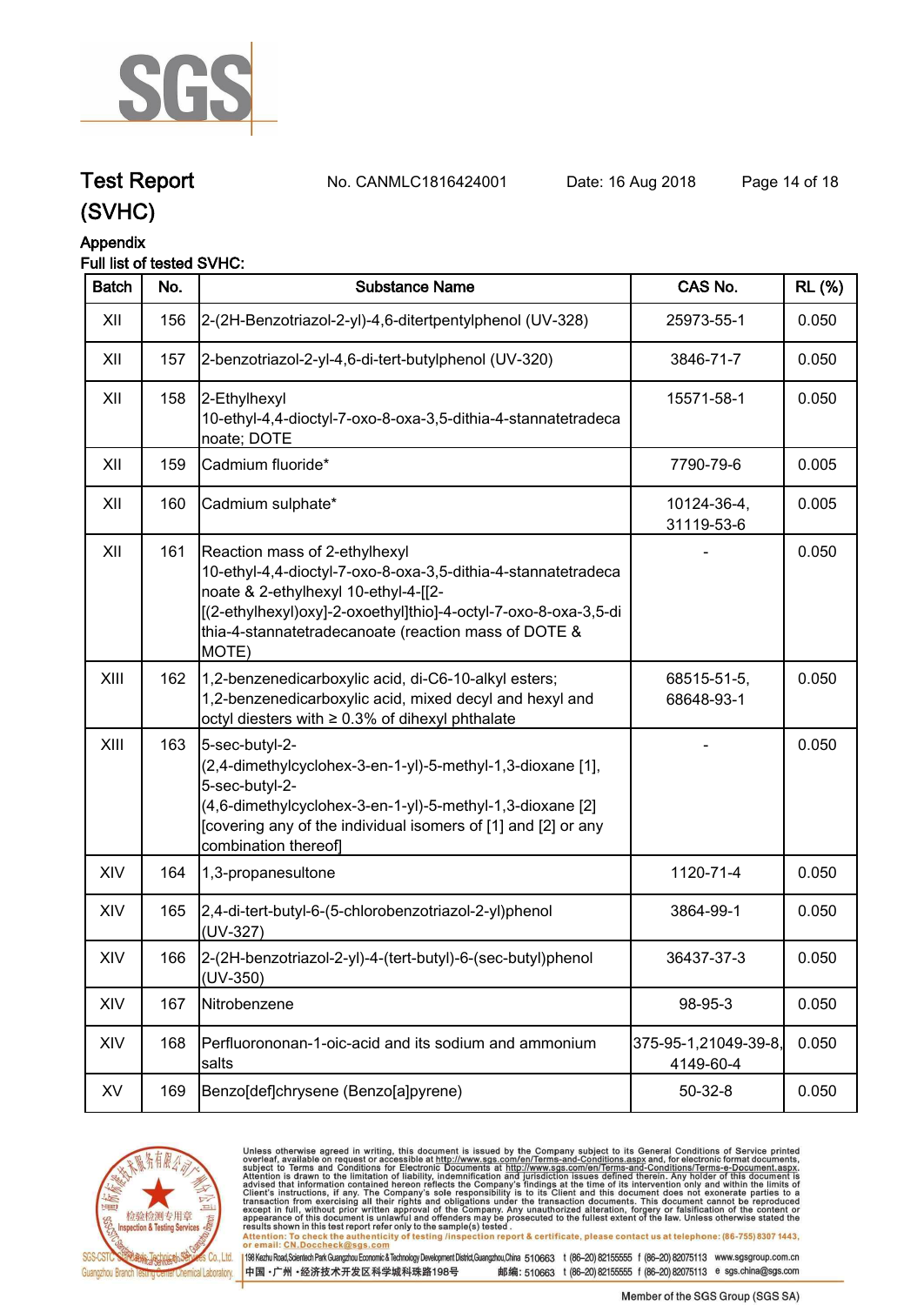

**Test Report. No. CANMLC1816424001 Date: 16 Aug 2018. Page 15 of 18.**

### **(SVHC)**

#### **Appendix**

#### **Full list of tested SVHC:**

| <b>Batch</b> | No. | <b>Substance Name</b>                                                                                                                                                               | CAS No.                          | <b>RL (%)</b> |
|--------------|-----|-------------------------------------------------------------------------------------------------------------------------------------------------------------------------------------|----------------------------------|---------------|
| XVI          | 170 | 4,4'-isopropylidenediphenol (bisphenol A)                                                                                                                                           | 80-05-7                          | 0.050         |
| XVI          | 171 | 4-Heptylphenol, branched and linear                                                                                                                                                 |                                  | 0.050         |
| XVI          | 172 | Nonadecafluorodecanoic acid (PFDA) and its sodium and<br>ammonium salts                                                                                                             | 3108-42-7,335-76-2,3<br>830-45-3 | 0.050         |
| XVI          | 173 | p-(1,1-dimethylpropyl)phenol                                                                                                                                                        | 80-46-6                          | 0.050         |
| XVII         | 174 | Perfluorohexane-1-sulphonic acid and its salts                                                                                                                                      |                                  | 0.050         |
| <b>XVIII</b> | 175 | Dodecachloropentacyclo[12.2.1.16,9.02,13.05,10]octadeca-7<br>15-diene ("Dechlorane Plus"™) [covering any of its<br>individual anti- and syn-isomers or any combination thereof]     |                                  | 0.050         |
| XVIII        | 176 | Benz[a]anthracene                                                                                                                                                                   | 56-55-3, 1718-53-2               | 0.050         |
| <b>XVIII</b> | 177 | Cadmium nitrate*                                                                                                                                                                    | 10022-68-1,<br>10325-94-7        | 0.005         |
| <b>XVIII</b> | 178 | Cadmium carbonate*                                                                                                                                                                  | 513-78-0                         | 0.005         |
| XVIII        | 179 | Cadmium hydroxide*                                                                                                                                                                  | 21041-95-2                       | 0.005         |
| <b>XVIII</b> | 180 | Chrysene                                                                                                                                                                            | 218-01-9,<br>1719-03-5           | 0.050         |
| XVIII        | 181 | Reaction products of 1,3,4-thiadiazolidine-2,5-dithione,<br>formaldehyde and 4-heptylphenol, branched and linear<br>(RP-HP) [with ≥0.1% w/w 4-heptylphenol, branched and<br>linear] |                                  | 0.050         |
| XIX          | 182 | Benzene-1,2,4-tricarboxylic acid 1,2-anhydride (trimellitic<br>anhydride)                                                                                                           | 552-30-7                         | 0.050         |
| XIX          | 183 | Benzo[ghi]perylene                                                                                                                                                                  | 191-24-2                         | 0.050         |
| XIX          | 184 | Decamethylcyclopentasiloxane (D5)                                                                                                                                                   | 541-02-6                         | 0.050         |
| XIX          | 185 | Dicyclohexyl phthalate (DCHP)                                                                                                                                                       | 84-61-7                          | 0.050         |
| XIX          | 186 | Disodium octaborate*                                                                                                                                                                | 12008-41-2                       | 0.005         |
| XIX          | 187 | Dodecamethylcyclohexasiloxane (D6)                                                                                                                                                  | 540-97-6                         | 0.050         |



Unless otherwise agreed in writing, this document is issued by the Company subject to its General Conditions of Service printed<br>overleaf, available on request or accessible at http://www.sgs.com/en/Terms-and-Conditions.asp results shown in this test report refer only to the sample(s) tested .<br>Attention: To check the authenticity of testing /inspection report & certificate, please contact us at telephone: (86-755) 8307 1443,<br>or email: <u>CN.Doc</u>

198 Kezhu Road,Scientech Park Guangzhou Economic & Technology Development District,Guangzhou,China 510663 t (86-20) 82155555 f (86-20) 82075113 www.sgsgroup.com.cn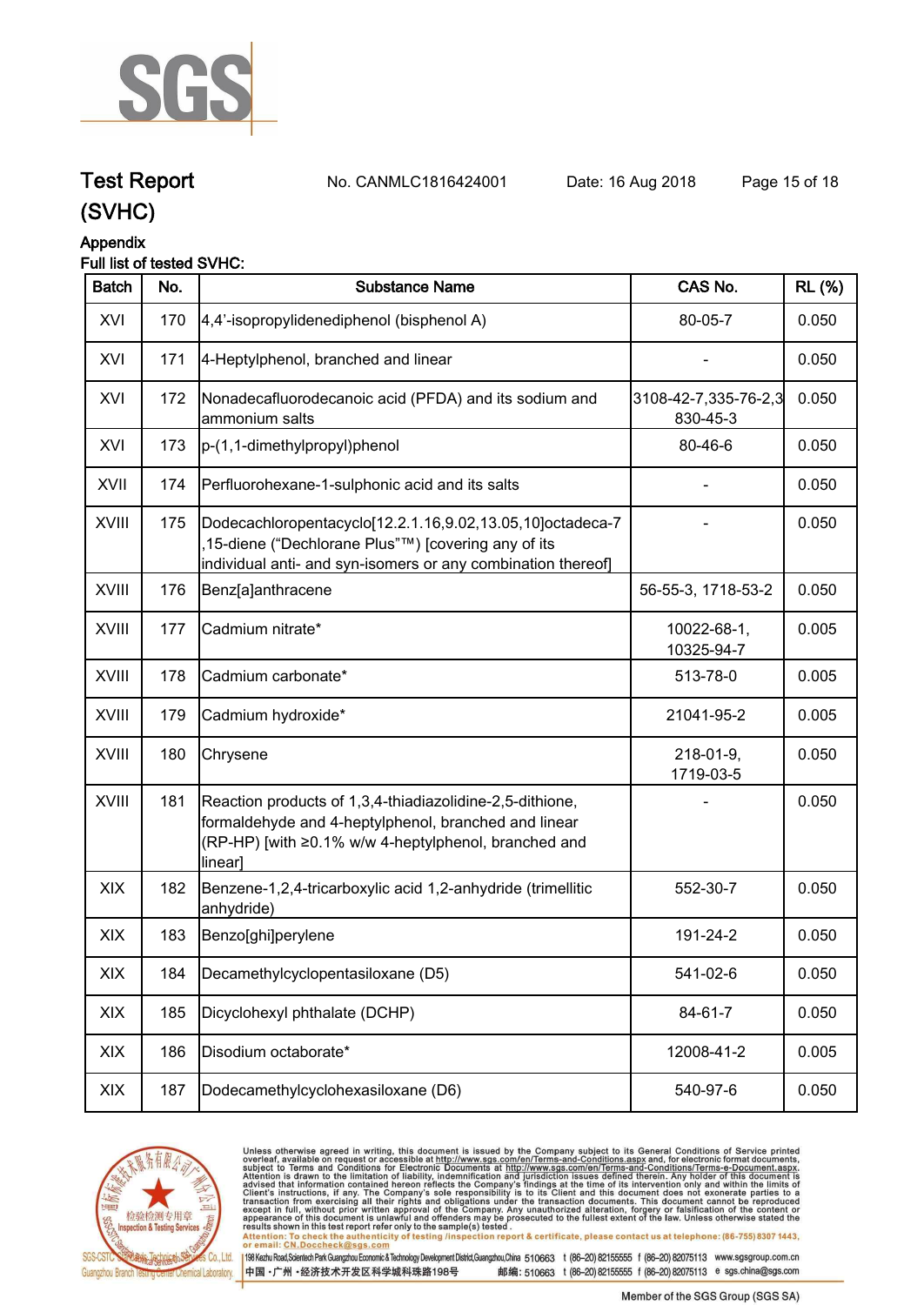

**Test Report. No. CANMLC1816424001 Date: 16 Aug 2018. Page 16 of 18.**

### **(SVHC)**

### **Appendix**

### **Full list of tested SVHC:**

| <b>Batch</b> | No. | <b>Substance Name</b>             | CAS No.        | <b>RL</b> (%) |
|--------------|-----|-----------------------------------|----------------|---------------|
| XIX          | 188 | Ethylenediamine                   | $107 - 15 - 3$ | 0.050         |
| XIX          | 189 | ∟ead*                             | 7439-92-1      | 0.005         |
| XIX          | 190 | Octamethylcyclotetrasiloxane (D4) | 556-67-2       | 0.050         |
| XIX          | 191 | Terphenyl hydrogenated            | 61788-32-7     | 0.050         |



Unless otherwise agreed in writing, this document is issued by the Company subject to its General Conditions of Service printed<br>overleaf, available on request or accessible at http://www.sgs.com/en/Terms-and-Conditions.as

198 Kezhu Road,Scientech Park Guangzhou Economic & Technology Development District,Guangzhou,China 510663 t (86-20) 82155555 f (86-20) 82075113 www.sgsgroup.com.cn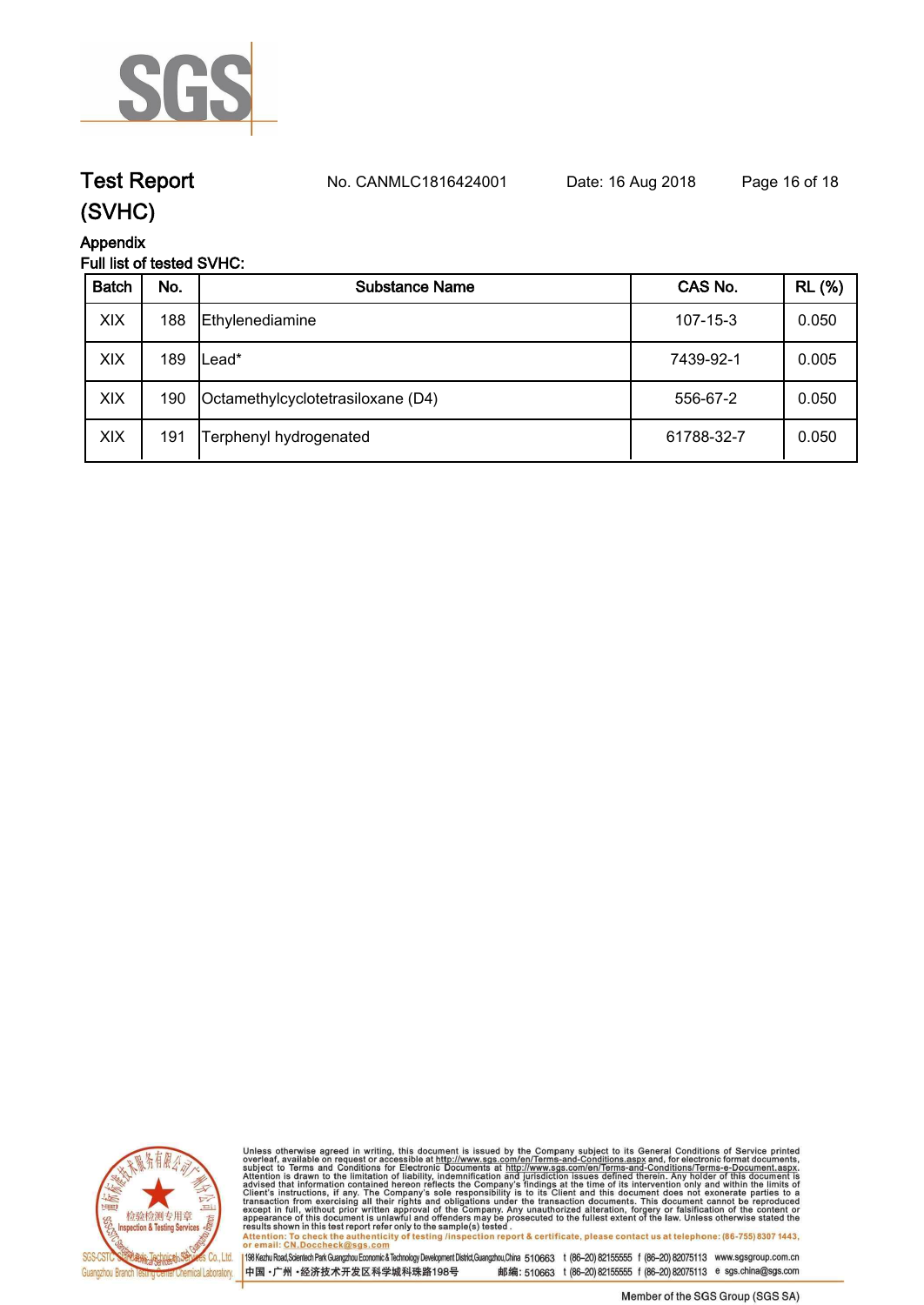

**Test Report. No. CANMLC1816424001 Date: 16 Aug 2018. Page 17 of 18.**

# **(SVHC)**

# **ATTACHMENTS SVHC Testing Flow Chart**

 **1) Name of the person who made testing: Hogan Lv / Iris Zhong**

**2) Name of the person in charge of testing: Bella Wang / Qiong Liu**





Unless otherwise agreed in writing, this document is issued by the Company subject to its General Conditions of Service printed<br>overleaf, available on request or accessible at http://www.sgs.com/en/Terms-and-Conditions.asp Attention: To check the authenticity of testing /inspection report & certificate, please contact us at telephone: (86-755) 8307 1443,<br>Attention: To check the authenticity of testing /inspection report & certificate, please